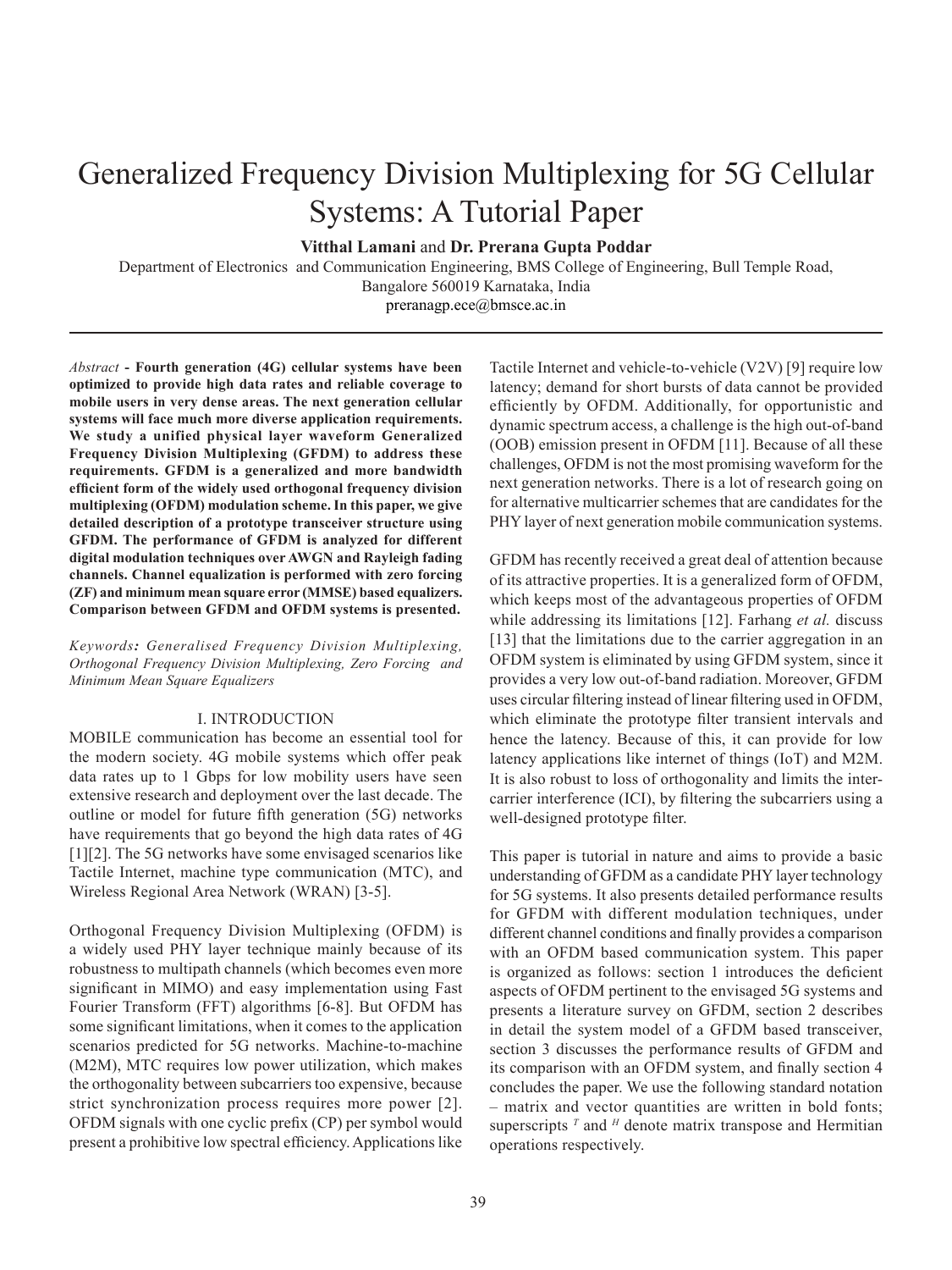

Figure 1. Block diagram of GFDM transceiver.

## II. SYSTEM MODEL

The block diagram shown in Figure 1 is a GFDM based transceiver. The binary data source generates the binary data stream *b*, this is encoded and mapped using a suitable digital modulation technique (BPSK, QPSK, or QAM) to obtain encoded symbols  $b_c$ . The encoded symbols belong to a set of  $2<sup>\mu</sup>$ complex constellation points where μ denotes the number of bits per symbol, also known as order of modulation. The resulting symbols  $b<sub>c</sub>$  are arranged as an input data vector, having K elements at a time, where  $K = MN$  *i.e.* product of two integers. The *K* elements can be visualized as disintegrated into *N*  subcarriers with *M* symbols in each GFDM data block. In a GFDM data block, *M* symbols overlap in time, therefore *M* is the GFDM system overlapping factor. The *NM×1* column vector  $\mathbf{d} = [\mathbf{d}_0^T \dots \dots \dots \dots \mathbf{d}_{N-1}^T]^T$  contains the complex data symbols of one GFDM block, where the *M×1* data vector  $d_i = [d_i \ (0) \dots \dots \dots d_i \ (M-1)]^T$  denotes the data symbols to be transmitted on the subcarrier.

Figure 2 shows the organization of individual elements in one data block on a time frequency grid. Here B denotes available channel bandwidth (split as *N* subcarriers) and *T* is the time duration of one GFDM data block. As defined earlier, the element  $d_n(m)$  denotes the information symbol sent on the  $n<sup>th</sup>$ subcarrier and  $m<sup>th</sup>$  symbol of the block. In figure 2, we can visualize the *NM* elements of vector *d* to be arranged in a grid.

In this case, there are a total of 12 elements divided into  $N = 4$ subcarriers and  $M = 3$  sub-symbols.



Figure 2. Partitioning in time and frequency.

The stepwise baseband operations of GFDM modulator block of Fig.1 are shown in Fig.3. This figure is partial replication of the block diagram in [13]. The GFDM modulator consists of serial to parallel converter to create vector, followed by up-sampler and prototype filter, where the shaping of transmit signal is done. Then all the signals are modulated to individual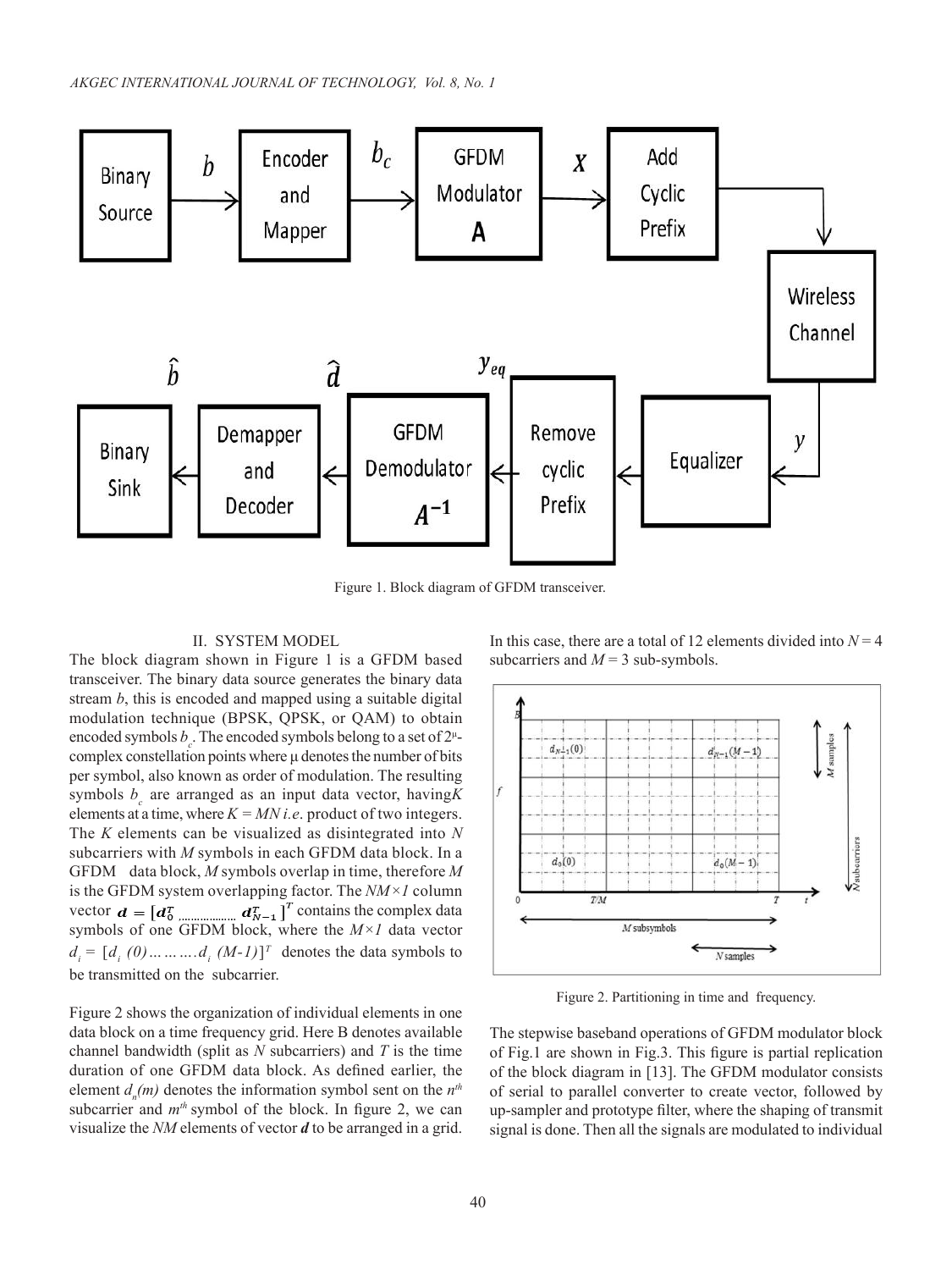subcarriers and summed up to form a complete GFDM signal. Cyclic prefix is added to reduce the impairments on the wireless channel.

This sequence of operations is now described in more detail. The data symbols to be transmitted on the subcarrier are first interpolated by a factor of *N* to form an impulse train, as given by

$$
s_i(n) = \sum_{m=0}^{M-1} d_i(m) \, \delta(n - m) \qquad n = 0, \dots \dots \dots \dots, NM - 1
$$
\n(1)

Then these individual subcarriers

$$
s_i = [s_i (0), \dots \dots \dots \dots \dots \dots s_i (NM-1)]^T
$$

are convolved circularlywith the pulse shaping prototype filter.



Figure 3. Baseband GFDM modulator.

Inter-symbol interference is controlled by shaping the transmission pulse with an appropriate pulse shaping filter like sinc filter, raised cosine filter, or Gaussian filter. We may observe from Figure 3, the distinguishing feature of GFDM from OFDM. The individual carriers are non-orthogonal in GFDM and pulse shaping and modulation is performed separately; contrary to OFDM, where the modulation / demodulation of all *N* subcarriers is performed by a single IFFT/FFT operation. Here we have used root raised cosine filter, the family of filter spectra that resembles Nyquist filter, as shown in eqn (2) and plotted in Figure 4.

$$
p(t) = \frac{2\beta}{\pi\sqrt{T_s}} \left( \frac{\left(4\beta \frac{t}{T_s}\right) \cos\left[(1+\beta)\pi \frac{t}{T_s}\right] + \sin\left[(1-\beta)\pi \frac{t}{T_s}\right]}{\left(4\beta \frac{t}{T_s}\right)\left[1-\left(4\beta \frac{t}{T_s}\right)^2\right]} \right)
$$
(2)

Here  $\beta$  is the roll-off factor and is a real number in the interval  $0 \leq \beta \leq 1$ , which controls the signal bandwidth. The frequency response of the root raised cosine filter has a unit gain at low frequencies, but in the middle frequencies, the response is square root of raised cosine function, at high frequencies it totally attenuated. We can observe from Fig.4 that as β increases, the width of the pulse decreases. For the special case of  $\beta = 0$ , the response resembles a Nyquist filter *i.e.* sinc pulses in  $(\pi t | \text{Ts}) / (\pi t | \text{Ts})$  [14].



Figure 4. Raised cosine pulse for different values of β (roll off factor).

Let  $g = [g_{(0, \dots, 0)} g_{(NM-1)}]^T$  be the  $NM \times 1$  vector, containing the set of co-efficients of the prototype filter for pulse shaping. Note that zero padding is performed to maintain the size of *g* same as the length of data vector for one GFDM block. The same procedure is performed for each subcarrier branch, and the resulting signals are aggregated to form the GFDM signal *x*(n)

$$
x(n) = \sum_{i=0}^{N-1} \sum_{m=0}^{M-1} d_i(m)g\{(n-mN) mod NM\}e^{\frac{j2\pi i n}{N}},
$$
  

$$
n = 0, \dots, NM-1
$$

 $d<sub>i</sub>(m)$  is the complex data symbol. Effect of mod operator is the circular shift of pulse shaping filter co-efficient in time domain. The shifting operation in the frequency domain (up-conversion to subcarrier frequency) is done by the complex exponential multiplication *i.e.*  $e^{(j2\pi in/N)}$ . These two operations are at the heart of generalized frequency division multiplexing. Cyclic prefix is added tox *(n)*, *i.e.*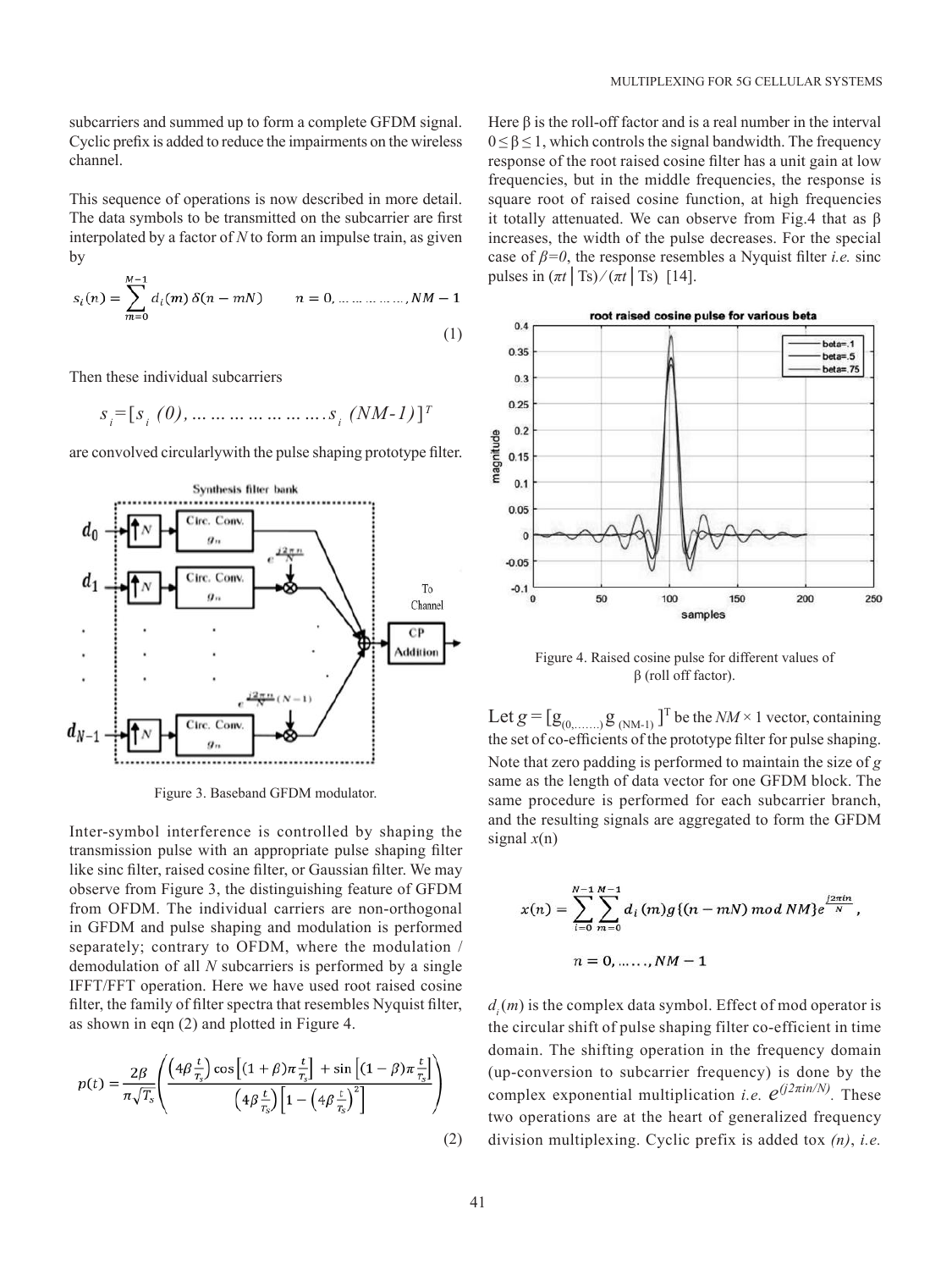the *CP* symbols at the end of  $x(n)$  are appended at the beginning, and the final length of one GFDM data block becomes *NM + CP* symbols.

The whole operation can be compactly represented as the multiplication of data vector *d* of size *NM×1* with a modulation matrix *A* of size *NM*×*NM* to form the complete GFDM signal as [13].

$$
X = A \times d \tag{4}
$$

We may observe that the *NM* entries of vector *X* are nothing but the values of  $x(n)$ ,  $n = 0$ , *NM*-1 calculated in (3). All the signal processing steps involved in modulation as given by (3), are enclosed in the modulation matrix. The entries of matrix are given by.

$$
[A]_{n,m} = g[(n-mN) \bmod NM]e^{\frac{-j2\pi nm}{NM}}
$$
 (5)

Some of the individual elements of *A* are found by solving (5) as follows:

For the first row,  $n = 0$ ,

$$
[A]_{0,0} = g_0
$$
  
\n
$$
[A]_{0,1} = g_{\{-N \mod MN\}} e^0 = g_{-N}
$$
  
\n
$$
[A]_{0,2} = g_{\{-2N \mod MN\}} e^0 = g_{-2N}
$$
  
\n
$$
[A]_{0,(M-1)} = g_{\{(m-1)N \mod MN\}} e^0 = g_{-(M-1)N}
$$

For the second row,*n*=1,

$$
[A]_{1,0} = g_{\{1 \bmod MN\}} e^0 = g_1
$$

$$
[A]_{1,1} = g_{\{(1-N) \mod MN\}} e^{\frac{j2\pi}{NM}} = g_{(1-N)} e^{\frac{j2\pi}{NM}}
$$

$$
[A]_{1,(M-1)} = g_{\{(1-(M-1)N)mod MN\}} e^{\frac{j2\pi(M-1)}{NM}}
$$
  
=  $g_{(-1-N)}e^{\frac{j2\pi(M-1)}{NM}}$ 

Similarly for  $n = N - 1$ ,

$$
[A]_{(N-1),0} = g_{\{(N-1-0)mod MN\}} e^0 = g_{N-1}
$$
  

$$
[A]_{(N-1),(M-1)} = g_{\{(N-1-(M-1)N)mod MN\}} e^{\frac{j2\pi(M-1)(N-1)}{NM}}
$$
  

$$
= g_{1-2N} e^{\frac{j2\pi(M-1)(N-1)}{NM}}
$$
  
(6)

and so on.

From the above calculations, the elements of modulation matrix *A* can be interpreted as follows: the first column of the matrix *A* has *N* co-efficients of pulse shaping filter with zero padding to make it  $NM \times 1$ . The subsequent columns are found by circularly shifting the first column, finally forming a matrix of order  $NM \times NM$ . For example, if  $N = 4$ ,  $M = 7$ , the dimension of matrix is  $28 \times 28$ . Figure 5 shows the plot of values of matrix *A*, plotted vs. subcarrier index and symbol index, for a roll-off  $\beta = 0.1$ . From Figure 5, we observe that each pulse (black curve) represents a single carrier and group of four successive pulses of the same magnitude represents one symbol. The circulant nature of matrix *A* is also evident. If we compare figure 4 and 5, we find that figure 5 is nothing but the curve for  $\beta = 0.1$  in Figure 4, along with a complex exponential scaling term, that is shifted in frequency and time over and over to give a contour plot.



Figure 5. Modulation matrix for  $N = 4$ ,  $M = 7$ .

Transmission through a wireless fading channel is modeled as

$$
y(n) = hx(n) + w(n) \tag{7}
$$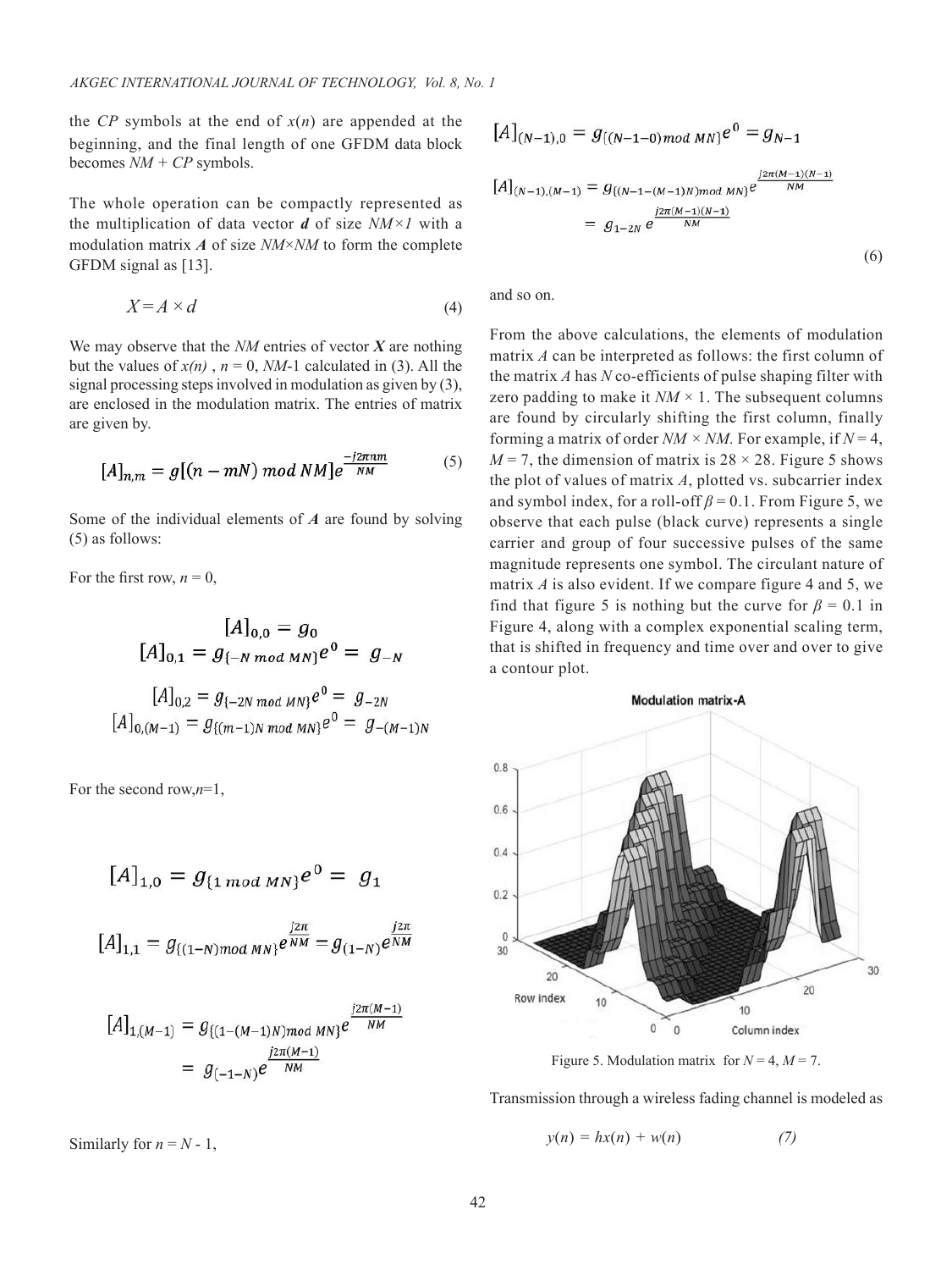where  $y(n)$  is the received counterpart of transmitted signal  $x(n)$ , at a discrete time instant *n*. Here *h* denotes the channel co-efficient. At the receiver side, the effect of fading channel can be eliminated by using suitable equalizer methods. The methods used in this work are zero forcing (ZF) and minimum mean-square error equalization (MMSE) [14].

For a general multiple input-multiple output (MIMO) system, having *J* transmit antennas and *K* receive antennas, and a *J×K* channel co-efficient matrix *H*, the response of ZF equalizer is given as  $E_{ZF} = (H^H H)^{-1} H^H$ . ZF equalization completely removes self-interference at the cost of enhancing the noise, it shows poor performance for smaller values of SNR. This can be improved by using MMSE equalization, whose response is  $E_{MMSE} = (H^H H + \sigma^2 I_K)^{-1} H^H$ . Here  $\sigma^2 I_K$ denotes the covariance of noise and  $I_k$  is an identity matrix of size  $K \times K$ . In this work, single input single output (SISO) system is used *i.e. J=1* and *K=1*, Hbecomes a single value channel co-efficient  $(= h$  from eqn. 7) and the identity matrix reduces to unity.  $H<sup>H</sup>$  is the Hermitian of matrix H, for SISO system it reduces to  $H^H$ =c onjugate transpose  $(H)$  = h<sup>\*</sup>.

Once the received signal is equalized, the CP is removed and zero forcing receiver is used to recover the original transmitted complex data block. This is given by

$$
d^2 = A^{-1} y_{eq} \tag{8}
$$

where  $y_{eq}$  the *NM*×1 size equalizer output matrix, corresponding to received signal vector *y, y* is the *NM×*1 received signal vector of  $y(n)$  values of (7), when the index n is allowed to vary over 0 to *NM* -1, and *A*-1 is the *NM × NM* size inverse of modulation matrix *A*.

Once the zero forcing receiver reconstructs the complex data symbols, they are down sampled, and converted from parallel to serial. Then demapping and decoding is done to reverse the symbol mapping and encoding respectively, used at transmitting side. A comparison is made between the original data bits at the transmitter to find the error rate performance.

#### III. RESULTS AND DISCUSSION

The simulations in this work have been performed using MATLAB environment with system objects programming paradigm. This approach allows for dynamic system design and real time data processing. Figure 6 shows the BER performance of different baseband digital modulation techniques used with GFDM and transmitted over AWGN channel. The parameters used are: number of input samples per GFDM data block =2304, number of GFDM subcarriers  $N = 64$ ,  $M = 36$ , RRC filter with roll-off factor  $\beta = 0.1$ , CP of length 16. We observe that at 10 dB SNR, QPSK has 10 dB better performance when compared to 16-QAM. Hence, QPSK-GFDM performs well and is more robust than QAM-GFDM.



Figure 6. BER performance of GFDM over AWGN channel for different modulation schemes.

Figure 7 shows the BER performance of different baseband digital modulation techniques used in combination with GFDM over Rayleigh fading channel. The modulation schemes considered here are BPSK, M-ary PSK and M-ary QAM. We observe that 64-PSK as well as 16-PSK, with ZF equalization has very poor BER performance as compared to other systems. Both these results are seen to saturate at a BER above 0.1. As we may expect, in terms of BER, the MMSE equalizer always performs better than ZF equalizer. At an SNR 20dB, the MMSE-GFDM gives almost 7 dB better performance than ZFE-GFDM. Moreover, at an SNR of 18 dB, 16-QAM with MMSE equalization gives 10 dB better performance than 16-PSK ZF equalization.

This gain is achieved partly from the strength of MMSE over ZF, as explained earlier and partly from the fact that 16 PSK has 16 constellation points equally spaced on a unit circle, which allows smaller decision regions as compared to 16 QAM where the constellation points are arranged in a 4*×*4 square lattice. As we may expect, the BER curve for BPSK-MMSE equalization is better than all the other BER curves in Figure 7. With BPSK-GFDM-MMSE system, a BER less than 0.01 is achieved for SNR higher than 18 dB. We may observe that the BPSK-GFDM-ZF BER curve also closely follows the BPSK-GFDM-MMSE curve till SNR = 16 dB. However, as SNR increases, fading effect becomes more dominant compared to AWGN and the strength of MMSE compared to ZF becomes evident as the two curves separate out.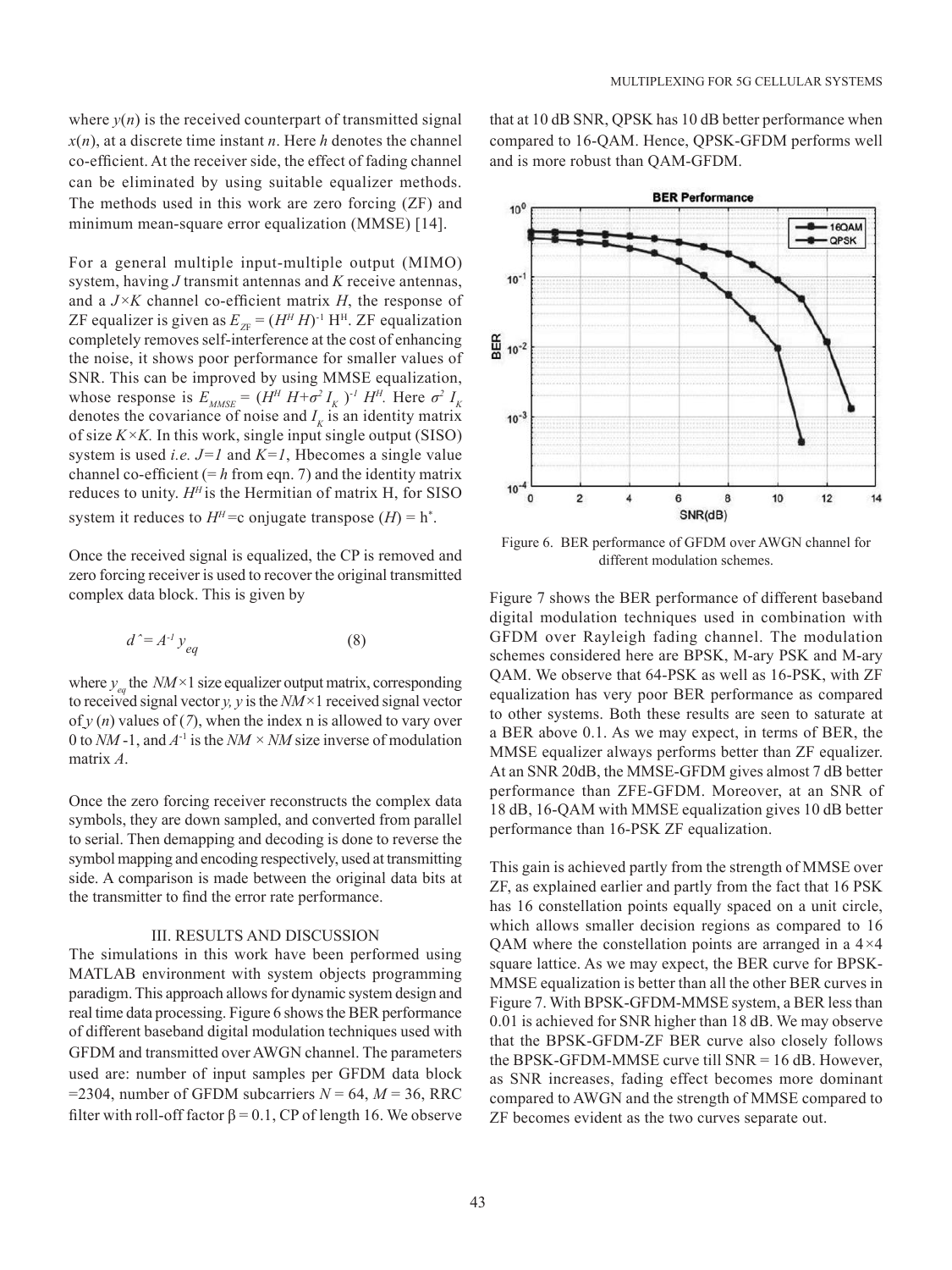

Figure 7. BER performance of GFDM over Rayleigh fading channel for different modulation schemes.

Figure 8 shows the symbol error rate (SER) performance of a 16-QAM-GFDM system using RRC filter with roll off factor  $\beta = 0.1$ , when transmitted over Rayleigh fading channel with ZF and MMSE equalization at the receiver. The pattern of results remains identical as in Fig 7; however for brevity, we have avoided plotting SER curves for all digital modulation schemes considered earlier. Our result in Figure 8 also matches the CP-GFDM plotted theoretically in Fig.8 (*b*) of reference [12]. From the plot in Fig.8, we observe that for  $SNR > 26$ dB, an SER close to is achieved by 16-QAM-GFDM-MMSE.



Figure 8. SER performance of 16-QAM GFDM over Rayleigh fading channel.

Figure 9 (*a*) and (*b*) show the comparison of bit error rate (BER) and symbol error rate (SER) performance of 16 QAM-GFDM and 16 QAM-OFDM systems with ZF and MMSE equalizers, when transmitting over Rayleigh fading channel. The complex baseband OFDM signal in time domain [6] is given as

$$
x(t) = \frac{1}{N} \sum_{n=0}^{N-1} X_n e^{j2\pi \Delta ft} \qquad , \ 0 \le t \le T \tag{9}
$$

where  $T$  is the OFDM symbol duration, is the modulation symbol on each subcarrier, and is the subcarrier spacing. It may be observed that OFDM modulation is achieved through a single IFFT operation with *N* parallel subcarriers, and CP symbols are appended to the beginning of each OFDM symbol. It eliminates the need for individual subcarrier upsampling, filtering and processing as done in Figure 3.

Simulation parameters used for comparison are as follows: number of input samples 2304, IFFT size in OFDM is 128, number of sub-carriers in GFDM is also 128, single tap Rayleigh fading channel, CP length is 16 for one GFDM data block, in OFDM for each data symbol, it is 25% overhead with respect to data subcarrier length. As we can see from Fig 9 (*a*), GFDM-MMSE gives 7 to 10 dB better BER performance than GFDM-ZF.

The BER result for OFDM-ZF, shown as pink line in the legend is not visible because it coincides with the blue curve of GFDM-ZF. At low SNRs, the BER of OFDM-MMSE (green curve) coincides with OFDM-ZF, but as the SNR exceeds 10 dB, OFDM-MMSE shows consistent improvement and coincides with the performance of GFDM-MMSE. Thus 16-QAM-GFDM-MMSE as well as 16-QAM-OFDM-MMSE are able to achieve a BER of  $0.001$  for SNR  $> 25$  dB on a Rayleigh fading channel. The SER curves of Figure 9 (*b*) also show an identical pattern of results as Figure 9 (*a*). In a nutshell, the GFDM system shows a performance which is identical to or better than the OFDM system.



Figure 9. (*a*) BER and (*b*) SER performance comparison for GFDM and OFDM on Rayleigh fading channel.